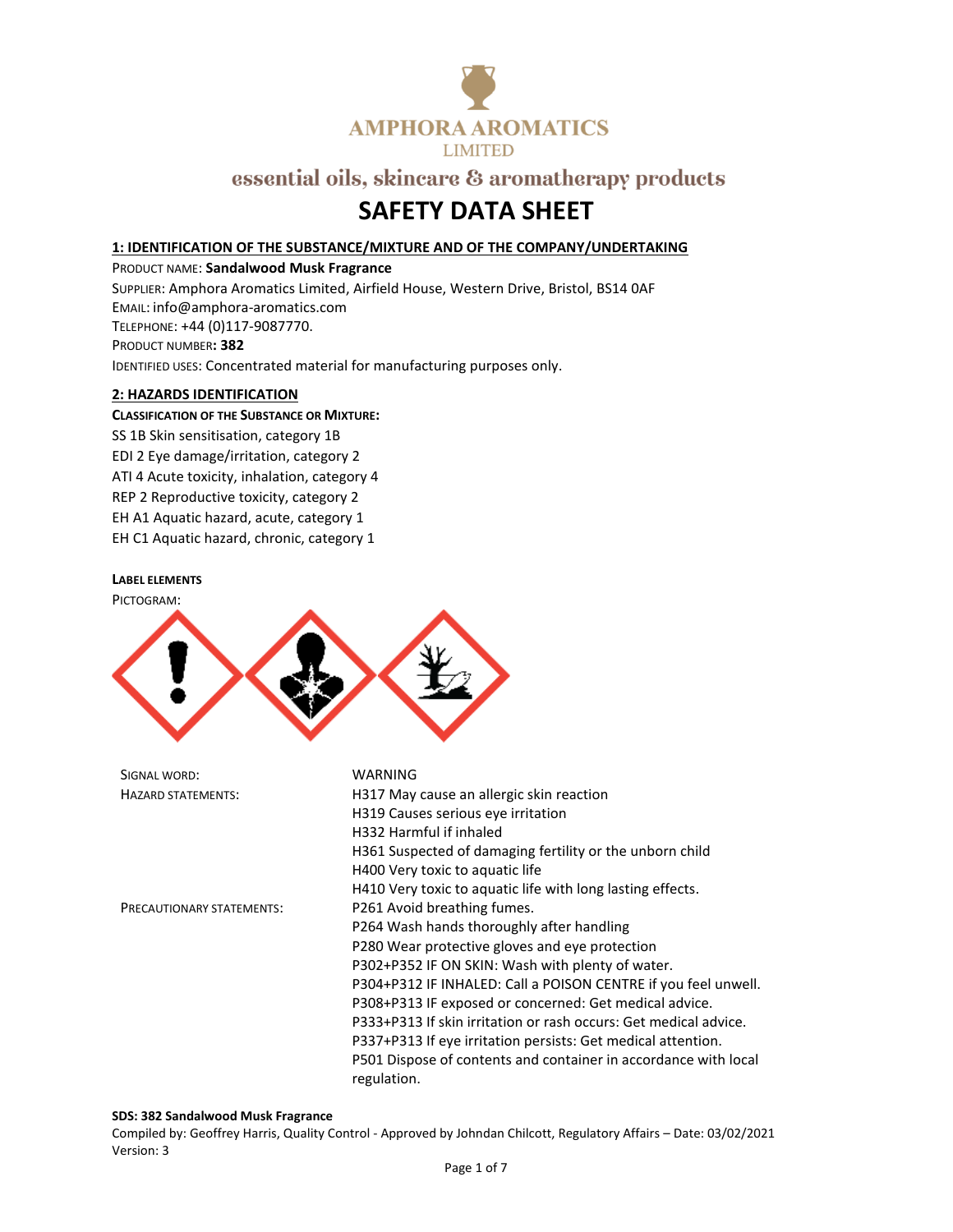

CONTAINS: alpha-iso-Methylionone, Benzyl Benzoate, Butylphenyl Methylpropional (Lilial), Citronellol, Coumarin, Eugenol, Geraniol, Hexyl Cinnamal, Hydoxycitronellal, Limonene and Linalool which may produce an allergic reaction

#### **3: COMPOSITION/INFORMATION ON INGREDIENTS**

| ≥25% Galaxolide 50% in DEP                 |                                   |
|--------------------------------------------|-----------------------------------|
| CAS NUMBER: 1222-05-5                      | EINECS: 214-946-9                 |
| CLASSIFICATION (EC 1272/2008):             | <b>EH A1, C1</b>                  |
|                                            | H400, H410                        |
| 5-10% Phenylethyl alcohol, 2-phenylethanol |                                   |
| <b>CAS NUMBER: 60-12-8</b>                 | EINECS: 200-456-2                 |
| <b>CLASSIFICATION (EC 1272/2008):</b>      | ATO 4;EDI 2                       |
|                                            | H302, H319                        |
| 3-5% Lilial                                |                                   |
| <b>CAS NUMBER: 80-54-6</b>                 | EINECS: 201-289-8                 |
| CLASSIFICATION (EC 1272/2008):             | ATO 4; SCI 2; SS 1B; REP 2; EH C3 |
|                                            | H302, H315, H317, H361, H412      |
| 1-3% Hexyl cinnamic aldehyde               |                                   |
| CAS NUMBER: 101-86-0                       | EINECS: 202-983-3                 |
| CLASSIFICATION (EC 1272/2008):             | <b>SS 1B;EH A1,C2</b>             |
|                                            | H317, H400, H411                  |
| 1-3% Citronellol                           |                                   |
| CAS NUMBER: 106-22-9                       | EINECS: 203-375-0                 |
| CLASSIFICATION (EC 1272/2008):             | SCI 2;SS 1B;EDI 2                 |
|                                            | H315, H317, H319                  |
| 0.1-1% Amyl salicylate                     |                                   |
| CAS NUMBER: 2050-08-0                      | EINECS: 218-080-2                 |
| <b>CLASSIFICATION (EC 1272/2008):</b>      | ATO 4;EH A1,C1                    |
|                                            | H302, H400, H410                  |
| 0.1-1% 2-methylundecanal                   |                                   |
| CAS NUMBER: 110-41-8                       | EINECS: 203-765-0                 |
| CLASSIFICATION (EC 1272/2008):             | SCI 2;SS 1B;EH A1,C1              |
|                                            | H315, H317, H400, H410            |
| 0.1-1% Geraniol                            |                                   |
| CAS NUMBER: 106-24-1                       | EINECS: 203-377-1                 |
| CLASSIFICATION (EC 1272/2008):             | SCI 2;EDI 1;SS 1                  |
|                                            | H315, H317, H318                  |
| 0.1-1% Hydroxycitronellal                  |                                   |
| <b>CAS NUMBER: 107-75-5</b>                | EINECS: 203-518-7                 |
| CLASSIFICATION (EC 1272/2008):             | SS 1;EDI 2                        |
|                                            | H317, H319                        |

#### **SDS: 382 Sandalwood Musk Fragrance**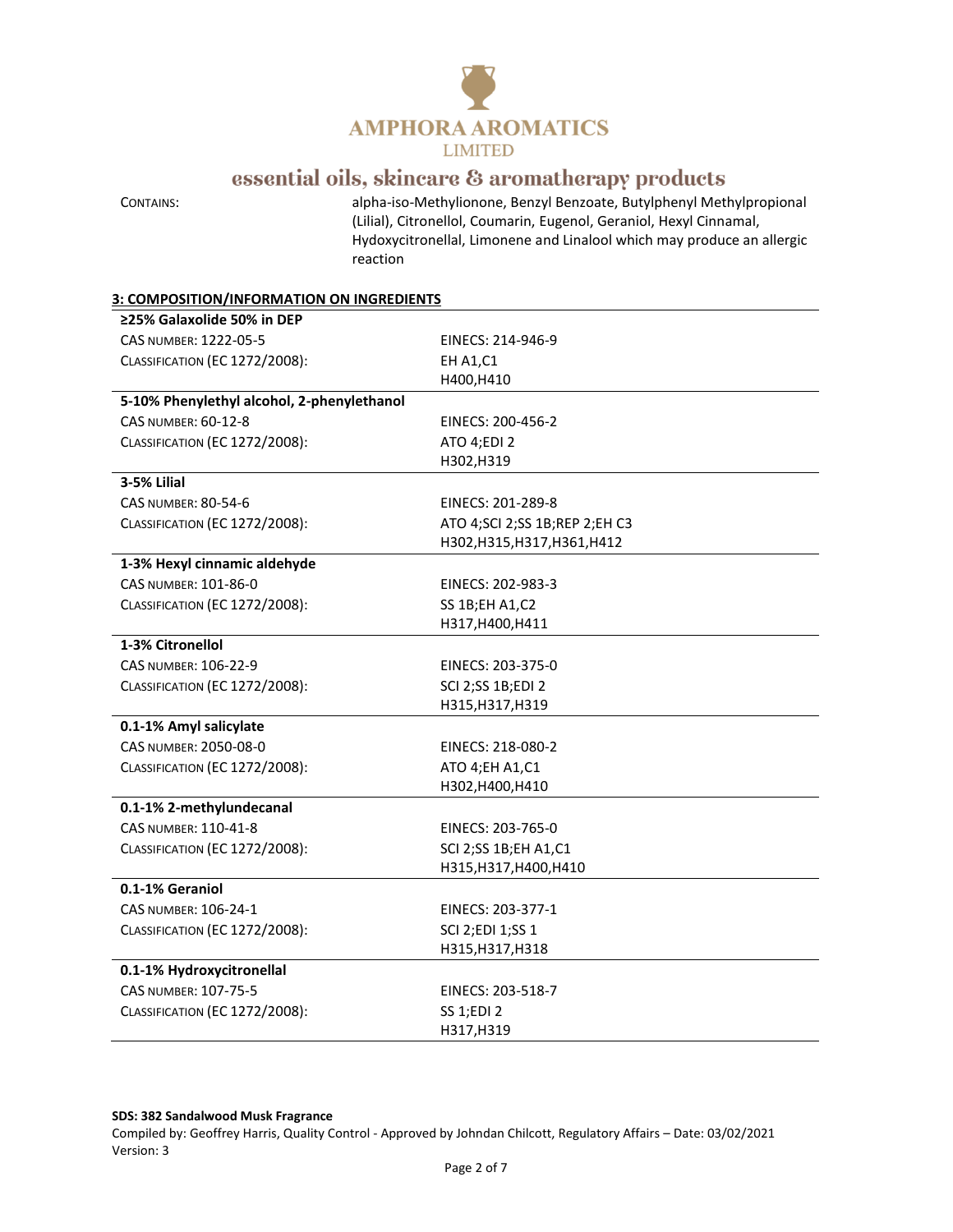

| 0.1-1% Linalool                       |                   |
|---------------------------------------|-------------------|
| <b>CAS NUMBER: 78-70-6</b>            | EINECS: 201-134-4 |
| <b>CLASSIFICATION (EC 1272/2008):</b> | SCI 2;SS 1;EDI 2  |
|                                       | H315, H317, H319  |
| 0.1-1% Thujopsene                     |                   |
| CAS NUMBER: 470-40-6                  | EINECS: 207-426-8 |
| <b>CLASSIFICATION (EC 1272/2008):</b> | ATI 1;EH A1,C1    |
|                                       | H330, H400, H410  |
| 0.1-1% alpha-n-methylionone           |                   |
| CAS NUMBER: 7779-30-8                 | EINECS: 231-926-5 |
| CLASSIFICATION (EC 1272/2008):        | SCI 2;SS 1;EH C2  |
|                                       | H315.H317.H411    |

The Full Text for Hazard Statements are Displayed in Section 16.

| <b>4: FIRST AID MEASURES</b>                                                      |                                                                                                                                                                                                  |
|-----------------------------------------------------------------------------------|--------------------------------------------------------------------------------------------------------------------------------------------------------------------------------------------------|
| <b>INHALATION:</b>                                                                | Remove from the exposure area to fresh air. Contact a doctor if<br>necessary.                                                                                                                    |
| INGESTION:                                                                        | Wash mouth with plenty of water and obtain medical advice<br>immediately.                                                                                                                        |
| <b>SKIN CONTACT:</b>                                                              | Remove contaminated clothing. Wash thoroughly with soap and<br>water. Seek medical advice if irritation persists or there is any sign of<br>tissue damage.                                       |
| EYE CONTACT:                                                                      | Flush with plenty of water and seek medical advice if necessary.                                                                                                                                 |
| MOST IMPORTANT SYMPTOMS AND EFFECTS,<br><b>BOTH ACUTE AND DELAYED:</b>            | No further information available at this time.                                                                                                                                                   |
| <b>INDICATION OF IMMEDIATE MEDICAL</b><br>ATTENTION AND SPECIAL TREATMENT NEEDED: | No further information available at this time.                                                                                                                                                   |
| <b>5: FIREFIGHTING MEASURES</b>                                                   |                                                                                                                                                                                                  |
| EXTINGUISHING MEDIA RECOMMENDED:                                                  | Carbon dioxide, foam or dry powder.<br>DO NOT USE A DIRECT WATER JET.                                                                                                                            |
| SPECIAL HAZARDS ARISING FROM THE                                                  | May produce Carbon dioxide and unidentified organic compounds.                                                                                                                                   |
| <b>SUBSTANCE OR MIXTURE:</b>                                                      |                                                                                                                                                                                                  |
| <b>ADVICE FOR FIRE-FIGHTERS:</b>                                                  | Wear protective clothing and avoid inhalation of vapours. Keep<br>containers cool with water spray.                                                                                              |
| <b>6: ACCIDENTAL RELEASE MEASURES</b>                                             |                                                                                                                                                                                                  |
| PERSONAL PRECAUTIONS, PROTECTIVE                                                  | Remove all sources of ignition.                                                                                                                                                                  |
| <b>EQUIPMENT AND EMERGENCY PROCEDURES:</b>                                        | Avoid inhalation, skin and eye contact.                                                                                                                                                          |
|                                                                                   | Ensure proper ventilation.                                                                                                                                                                       |
| <b>ENVIRONMENTAL PRECAUTIONS:</b>                                                 | Do not discharge directly into drains or the soil. Keep away from<br>surface and ground water                                                                                                    |
| <b>METHODS AND MATERIAL FOR CONTAINMENT</b><br>AND CLEANING UP:                   | Soak up spillage with sand or other inert absorbent material such<br>as earth or vemiculite; transfer used material to a suitable waste<br>container and dispose in accordance with regulations. |
| <b>REFERENCE TO OTHER SECTIONS:</b>                                               | Refer to information in Sections 7, 8 and 13                                                                                                                                                     |

### **SDS: 382 Sandalwood Musk Fragrance**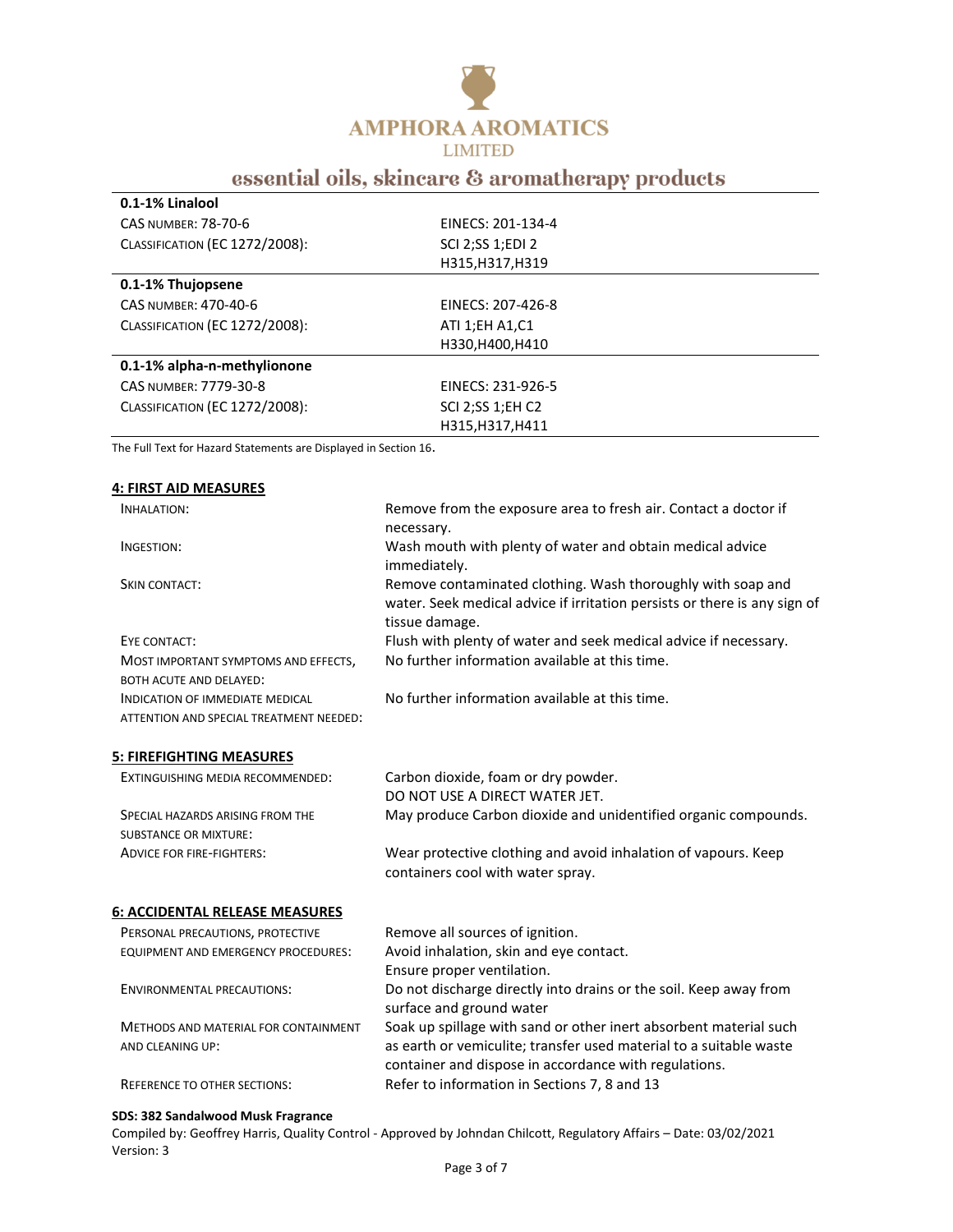

### **7: HANDLING AND STORAGE**

| PRECAUTIONS FOR SAFE HANDLING          | Maintain good occupational and personal hygiene. Avoid<br>inhalation and contact with skin and eyes. |
|----------------------------------------|------------------------------------------------------------------------------------------------------|
| CONDITIONS FOR SAFE STORAGE, INCLUDING | Store in tightly sealed original containers away from ignition                                       |
| ANY INCOMPATIBILITIES                  | sources and in a cool place.                                                                         |
| SPECIFIC END USE(S)                    | No further information available.                                                                    |
|                                        |                                                                                                      |

#### **8: EXPOSURE CONTROLS/PERSONAL PROTECTION**

| <b>CONTROL PARAMETERS:</b>              | No information                                                                                                                                                          |
|-----------------------------------------|-------------------------------------------------------------------------------------------------------------------------------------------------------------------------|
| <b>PROTECTIVE EQUIPMENT:</b>            |                                                                                                                                                                         |
| <b>ENGINEERING CONTROLS:</b>            | No information                                                                                                                                                          |
| INDIVIDUAL PROTECTION MEASURES:         | Refer to Section 5 for specific fire/chemical personal protective<br>equipment advice. Always wash routinely before breaks, meals and<br>at the end of the work period. |
| EYE/FACE PROTECTION:                    | Wear safety goggles.                                                                                                                                                    |
| HAND PROTECTION:                        | Wear chemically resistant disposable gloves.                                                                                                                            |
| OTHER SKIN PROTECTION:                  | Wear overalls. Always wash routinely before breaks, meals and at<br>the end of the work period.                                                                         |
| <b>RESPIRATORY PROTECTION:</b>          | Not generally required. Use inhalation protection in poorly<br>ventilated areas                                                                                         |
| THERMAL HAZARDS:                        | No information                                                                                                                                                          |
| <b>ENVIRONMENTAL EXPOSURE CONTROLS:</b> | No information                                                                                                                                                          |
| 9: PHYSICAL AND CHEMICAL PROPERTIES     |                                                                                                                                                                         |
| FLASH POINT (°C):                       | $\geq$ 93                                                                                                                                                               |
| OTHER INFORMATION:                      | No further information available.                                                                                                                                       |
| <b>10: STABILITY AND REACTIVITY</b>     |                                                                                                                                                                         |
| <b>REACTIVITY:</b>                      | Not determined.                                                                                                                                                         |
| CHEMICAL STABILITY:                     | Not determined.                                                                                                                                                         |

POSSIBILITY OF HAZARDOUS REACTIONS: Not determined. CONDITIONS TO AVOID: Extreme temperatures.

HAZARDOUS DECOMPOSITION PRODUCTS: Not determined.

INCOMPATIBLE MATERIALS: Highly reactive chemicals which may produce unknown reaction products and so cause additional hazards.

#### **SDS: 382 Sandalwood Musk Fragrance**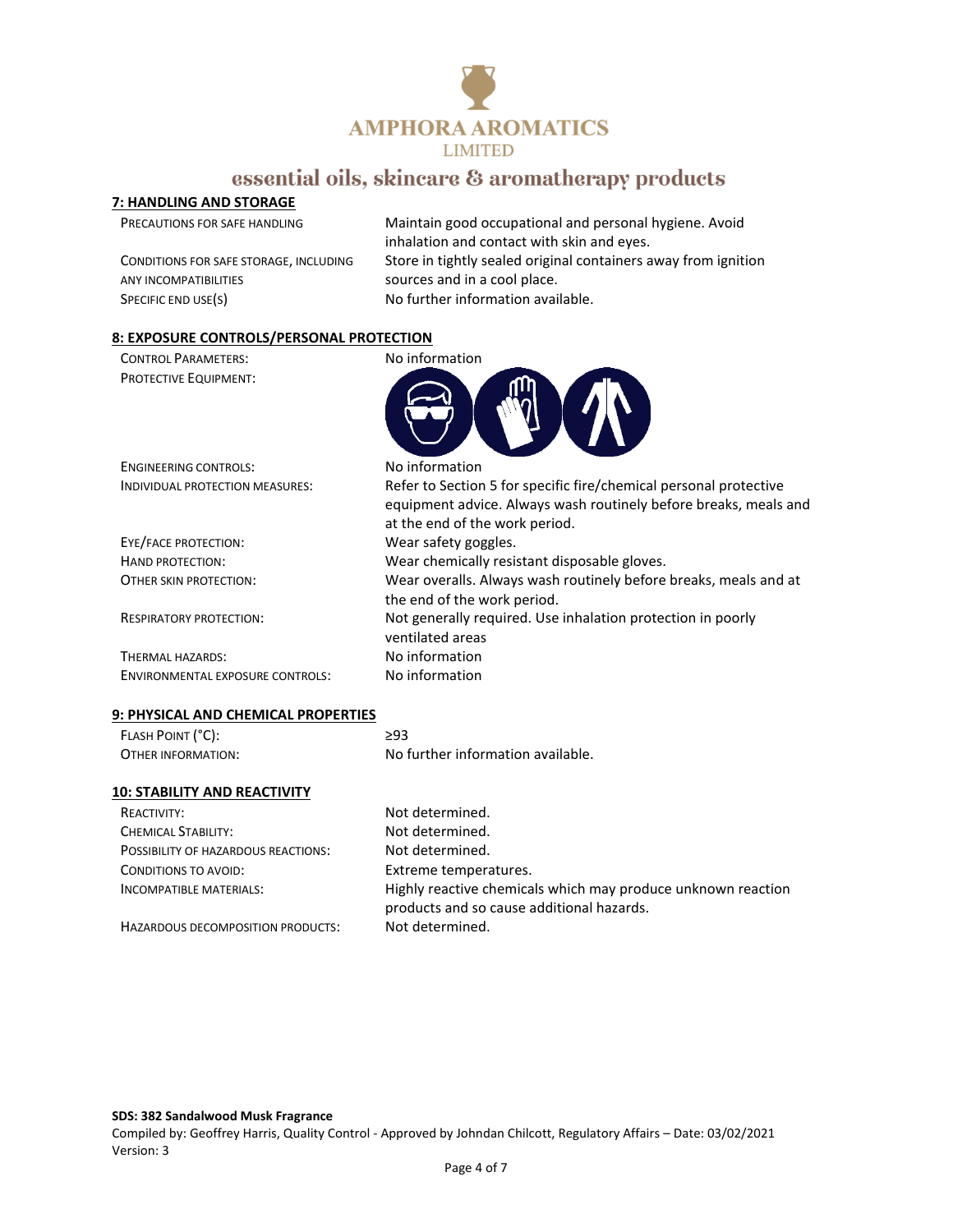

#### **11: TOXICOLOGICAL INFORMATION**

| <b>ACUTE TOXICITY</b>                    | No data available |
|------------------------------------------|-------------------|
| SKIN CORROSION / IRRITATION              | No data           |
| SERIOUS EYE DAMAGE / IRRITATION          | No data           |
| RESPIRATORY OR SKIN SENSITISATION        | No data           |
| <b>GERM CELL MUTAGENICITY</b>            | No data           |
| <b>CARCINOGENICITY</b>                   | No data           |
| REPRODUCTIVE TOXICITY                    | No data           |
| <b>STO-SINGLE EXPOSURE</b>               | No data           |
| <b>STO-REPEATED EXPOSURE</b>             | No data           |
| <b>ASPIRATION HAZARD</b>                 | No data           |
| INFORMATION ON LIKELY ROUTES OF EXPOSURE | No data           |
| SYMPTOMS RELATED TO THE PHYSICAL,        | No data           |
| CHEMICAL AND TOXICOLOGICAL               |                   |
| <b>CHARACTERISTICS</b>                   |                   |
| DELAYED AND IMMEDIATE EFFECTS AS WELL AS | No data           |
| CHRONIC EFFECTS FROM SHORT AND           |                   |
| <b>LONG-TERM EXPOSURE</b>                |                   |
| <b>INTERACTIVE EFFECTS</b>               | No data           |
| OTHER INFORMATION                        | No data           |
|                                          |                   |

#### **12: ECOLOGICAL INFORMATION**

| <b>TOXICITY</b>                           | No data available. Avoid soil, surface water and water-bearing<br>stratum contamination. |  |
|-------------------------------------------|------------------------------------------------------------------------------------------|--|
| PERSISTENCE AND DEGRADABILITY             | No data                                                                                  |  |
| <b>BIOACCUMULATIVE POTENTIAL</b>          | No data                                                                                  |  |
| <b>MOBILITY IN SOIL</b>                   | No data                                                                                  |  |
| <b>RESULTS OF PBT AND VPVB ASSESSMENT</b> | No data                                                                                  |  |
| OTHER ADVERSE EFFECTS                     | No data available                                                                        |  |
| <b>13: DISPOSAL CONSIDERATIONS</b>        |                                                                                          |  |
| DISPOSAL CONSIDERATIONS:                  | Please refer to the information in section 8 (Exposure controls and                      |  |

personal protection) WASTE TREATMENT METHODS: Dispose in accordance with the law and local regulations. Treat as trade effluent.

**SDS: 382 Sandalwood Musk Fragrance**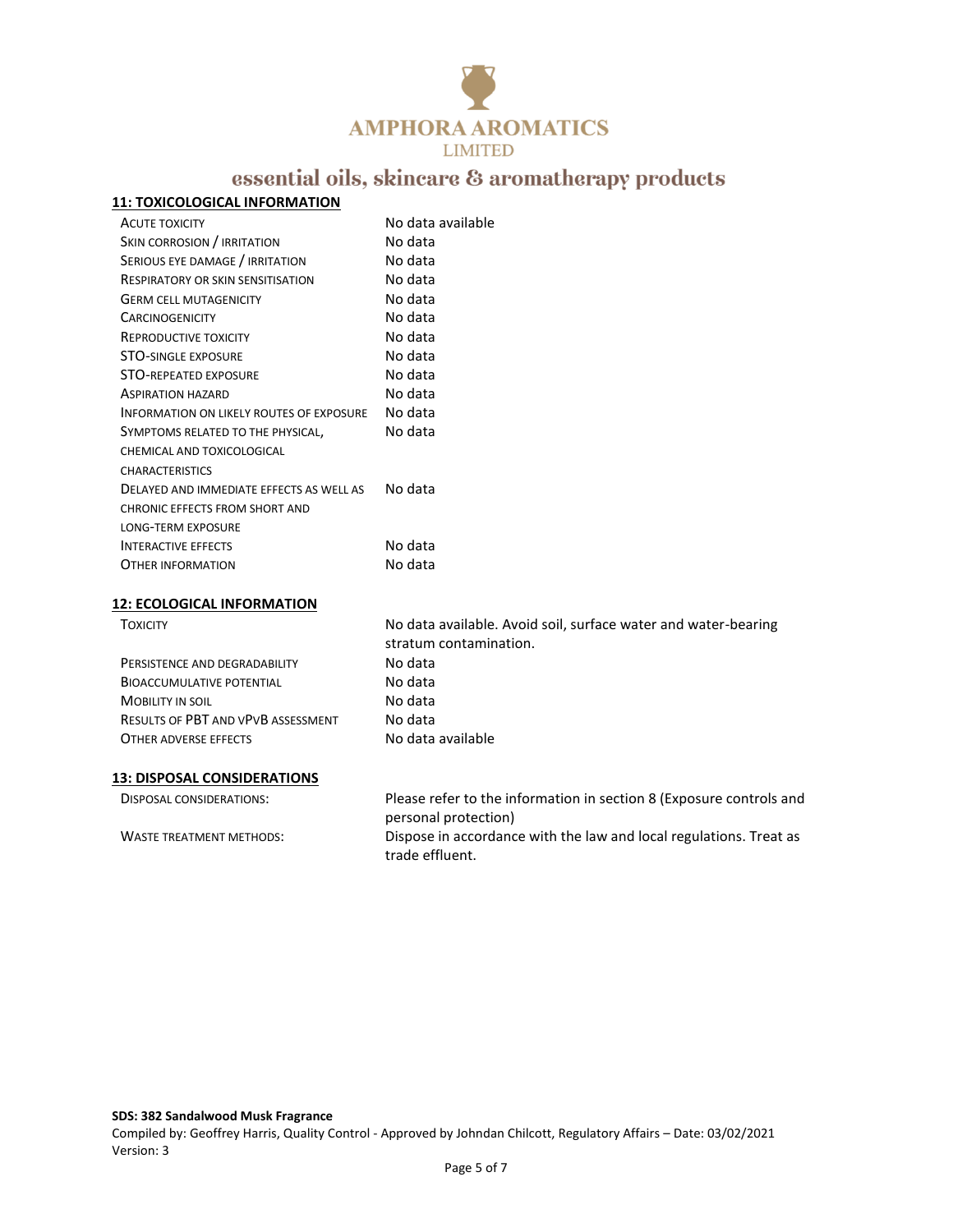

#### **14: TRANSPORT INFORMATION** UN NUMBER.: 3082

TRANSPORT HAZARD CLASS(ES): 9

PROPER SHIPPING NAME: ENVIRONMENTALLY HAZARDOUS SUBSTANCE, LIQUID, N.O.S. (PARFUM)



PACKING GROUP: III TUNNEL CODE: (E)

ENVIRONMENTAL HAZARDS: Environmentally hazardous substance.



SPECIAL PRECAUTIONS FOR USER No relevant information available TRANSPORT IN BULK ACCORDING TO ANNEX II OF MARPOL73/78 AND THE IBC CODE

Not applicable

### **15: REGULATORY INFORMATION**

SAFETY, HEALTH AND ENVIRONMENTAL REGULATIONS/LEGISLATION SPECIFIC FOR THE SUBSTANCE OR MIXTURE: CHEMICAL SAFETY ASSESSMENT: A chemical safety assessment has not been carried out

No relevant information available at this time

#### **16: OTHER INFORMATION**

#### FULL LIST OF PRECAUTIONARY PHRASES

P201 Obtain special instructions before use.

P202 Do not handle until all safety precautions have been read and understood.

P261 Avoid breathing fumes.

P264 Wash hands thoroughly after handling

P271 Use only outdoors or in a well-ventilated area

P272 Contaminated work clothing should not be allowed out of the workplace.

P273 Avoid release to the environment.

P280 Wear protective gloves and eye protection

P302+P352 IF ON SKIN: Wash with plenty of water.

P304+P312 IF INHALED: Call a POISON CENTRE if you feel unwell.

P304+P340 IF INHALED: Remove person to fresh air and keep comfortable for breathing.

P305 IF IN EYES:

P308+P313 IF exposed or concerned: Get medical advice.

P333+P313 If skin irritation or rash occurs: Get medical advice.

P337+P313 If eye irritation persists: Get medical attention.

P351 Rinse cautiously with water for several minutes.

P362+P364 Take off all contaminated clothing and wash it before reuse.

P391 Collect spillage.

P405 Store locked up.

P501 Dispose of contents and container in accordance with local regulation.

**SDS: 382 Sandalwood Musk Fragrance**